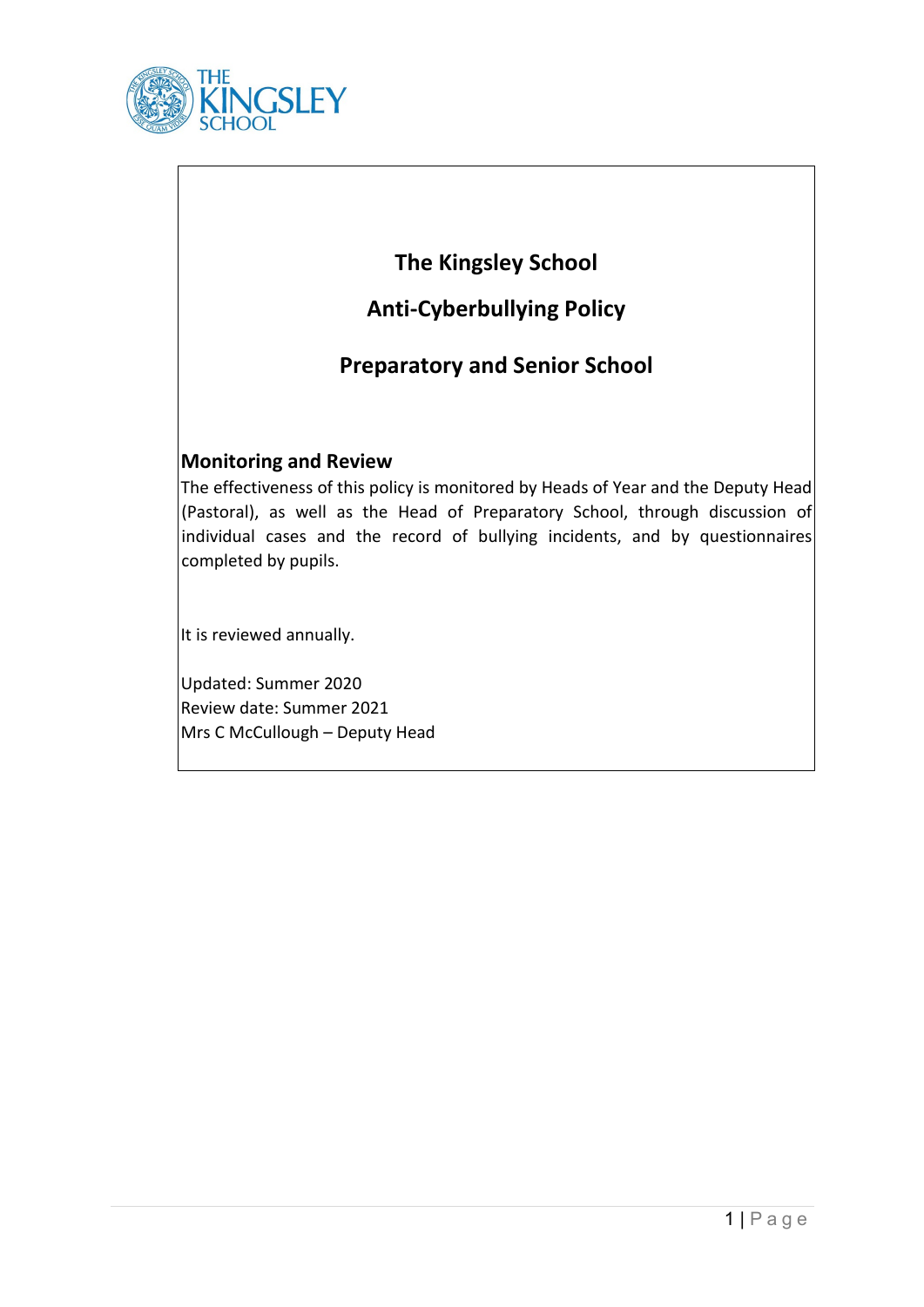

This policy has been written with regard to the DfE guidance: *Cyberbullying; Advice for head teachers and school staff (2014), Advice for parents and carers on cyberbullying (2014), along with KCSIE September 2020.* In addition material from the Anti-bullying Alliance and the Defy – Preventing and tackling bullying: *Advice for head teachers, staff and governing bodies* (*October 2014)*, Internetmatters and Kidscape have been consulted and integrated. This policy should be read in conjunction with the Safeguarding, Behaviour and Anti bullying policies and the AUP.

#### **Introduction**

The school recognises that technology plays an important and positive role in everyone's lives, both educationally and socially. It is committed to helping all members of the school community to understand both the benefits and the risks, and to equip children with the knowledge and skills to be able to use technology safely and responsibly.

#### **Aims and definition**

The aims of this policy are to ensure that:

- we safeguard the pupils in the real and virtual world
- pupils, staff and parents and governors are educated to understand what cyberbullying is and what its consequences can be
- knowledge, policies and procedures are in place to prevent incidents of cyberbullying in school or within the school community
- we have measures to deal effectively with cases of cyberbullying
- we monitor the effectiveness of prevention measures

#### **What is Cyberbullying?**

"Cyberbullying is the misuse of digital technologies or communications to bully a person or a group, typically through messages or actions that are threatening and/or intended to cause offence, anxiety or humiliation" (Kidscape). It can involve Social Networking Sites, emails and mobile phones used for SMS messages and as cameras, and can be used to carry out all the different types of bullying; an extension of face-to-face bullying. It can also go further in that it can invade home/personal space and can involve a greater number of people. This form of bullying can take place across age groups and school staff and other adults can be targeted. Behaviour that is classed as cyberbullying could include, but is not limited to:

- Abusive comments, unwanted banter, rumours, gossip, harassment and threats made over the internet or using other digital communications – this includes internet trolling and 'cyberstalking', exclusion or peer rejection.
- Sharing pictures, videos or personal information without the consent of the owner and with the intent to cause harm and/or humiliation or to make fun. Hacking into someone's email, phone or online profiles to extract and share personal information, or to send abusive or inappropriate content while posing as that person.
- Creating specific websites that negatively target an individual or group, typically by posting content that intends to humiliate, ostracise and/or threaten.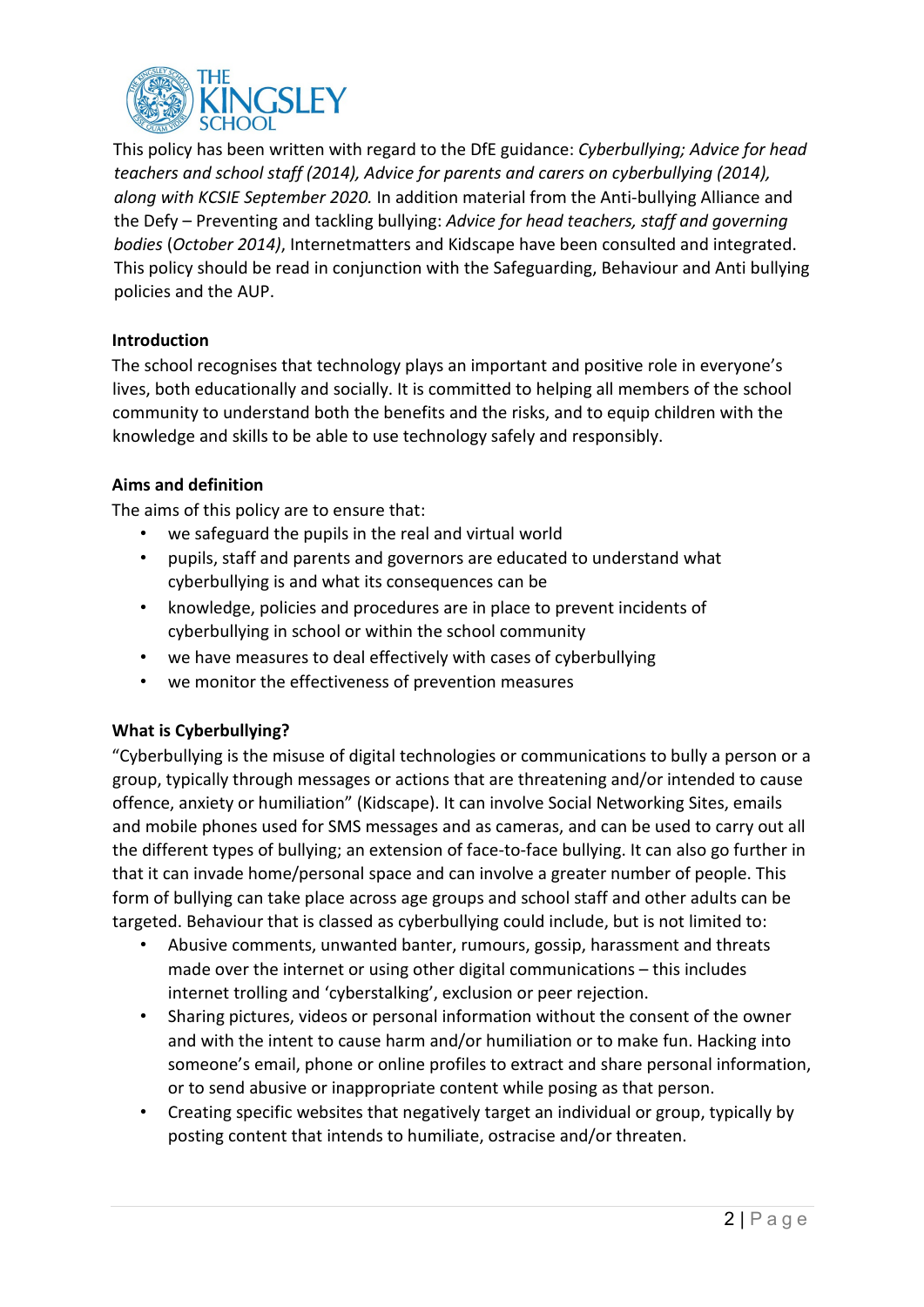

- Blackmail, or pressurising someone to do something online they do not want to do such as sending a sexually explicit image (sexting).
- It can be an illegal act
- Creating 'group chats' which deliberately exclude or isolate students

#### **Objectives**

- To provide a caring environment in which pupils develop respect for themselves and others
- To promote and respect the mental and physical wellbeing of all staff and pupils
- To encourage the whole community to be kind, fair and honest and thus develop within them a total rejection of any form of bullying
- To ensure that every member of the school community is aware that cyberbullying will not be tolerated
- To encourage pupils to regard telling as both acceptable and responsible so that any case of bullying is reported and dealt with
- To make sure that pupils and parents know what the school policy is on cyberbullying and what they should do if it arises
- To make sure that all members of staff know what the school policy is on cyberbullying and what they should do if it is reported to them or if they are the victim of it.
- To make sure all members of staff are aware that cyberbullying may occur with pupils of the school, and that it must be dealt with in a way which takes into account the needs of both the victim and the pupil doing the bullying.

#### **Whole school strategies to prevent cyberbullying**

Staff will receive training in identifying cyberbullying and understanding their responsibilities in developing e-safety. In this training all staff will be helped to keep up to date with the technologies that children are using.

- The delivery of PSHE and ICT lessons are an important part of preventative strategy and will discuss keeping personal information safe and appropriate use of the internet.
- It is desirable that the pupils will be involved in a response to cyberbullying. They will have a voice through the Student Voice.
- Pupils will be educated about cyberbullying through a variety of means: assemblies, conferences, Anti-bullying Week, projects (ICT, PSHE, drama, English), etc.
- Pupils will sign a Safe and Acceptable Use Policy before they are allowed to use school computer equipment and the internet in school and parents will be encouraged to discuss its contents with their children.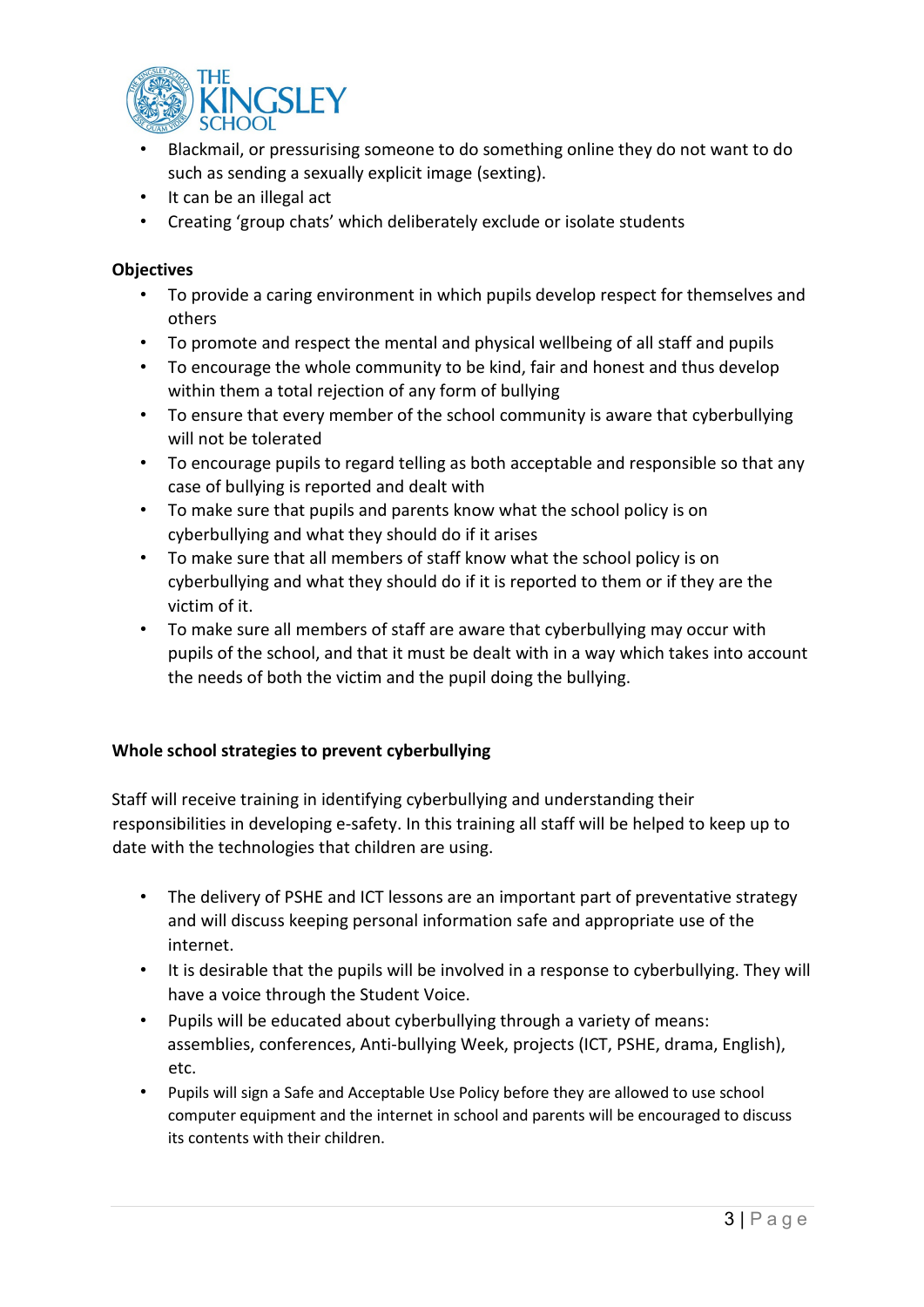

- Pupils will sign a Safe and Acceptable Use Policy before they are allowed to use school computer equipment and the internet in school and parents will be encouraged to discuss its contents with their children.
- Parents will be provided with information and advice on e-safety and cyberbullying via literature, talks, and at Parents' Information Evenings
- Pupils and staff will be involved in evaluating and improving policies and procedures through Head of Year meetings, Year Team meetings and Head of Department meetings and Student Voice.

In addition, the school will promote the positive use of technology through

- Making positive use of technology across the curriculum
- Using training opportunities to help staff develop their practice creatively and support pupils in safe and responsible use
- Ensuring all staff and children understand the importance of password security and the need to log out of accounts

#### **What to do if bullying happens**

All pupils (or their parents) are encouraged to tell a member of staff if they are being bullied, or if they know someone else is being bullied. This could be their form tutor, their Head of Year, the Deputy Head, or any member of staff they feel comfortable speaking to, or an older pupil (e.g. a Year 7 mentor or House mentor).

#### **Procedures for dealing with cyber bullying**

Most cases of cyberbullying will be dealt with through the school's existing Antibullying Policy and this must remain the framework within incidents of bullying are investigated. However, some features of cyberbullying differ from other forms of bullying and may prompt a particular response. The key differences are:

- **EXT** impact: the scale and scope of cyberbullying can be greater than other forms of bullying
- targets and perpetrators: the people involved may have a different profile to traditional bullies and their targets
- $\blacksquare$  location: the 24/7 and anywhere nature of cyberbullying
- anonymity: the person being bullied will not always know who is bullying them
- intent: some pupils may not be aware that what they are doing is bullying
- evidence: unlike other forms of bullying, the target of the bullying is likely to have evidence of its occurrence
- it is possible that a member of staff may be a victim and these responses apply to them too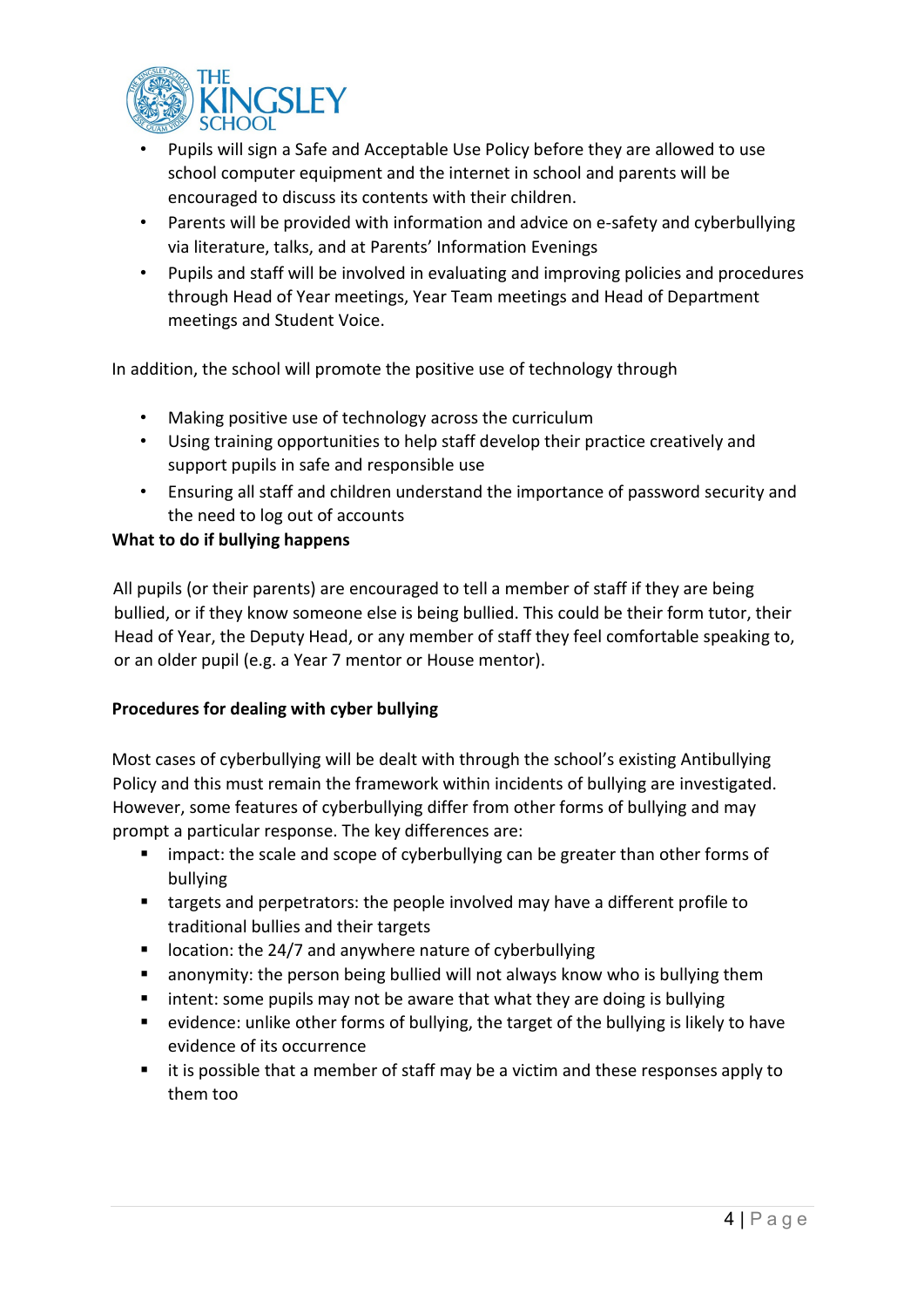

#### **Support for the person being bullied**

- **•** Offer emotional support; reassure them that they have done the right thing in telling someone
- Advise the person not to retaliate or reply. Instead, keep the evidence and take it to their parent or a member of staff (in the case of staff they should take it to their line manager or a member of SLT)
- Advise the person to consider what information they have in the public domain
- Unless the victim sees it as a punishment, they may be advised to change e.g. mobile phone number
- If hurtful or embarrassing content is being distributed, try to get it removed from the web. If the person who posted it is known, ensure they understand why it is wrong and ask them to remove it. Alternatively, contact the host provider and make a report to get the content taken down.
- In some cases, the person being bullied may be able to block the person bullying from their sites and services. The appendix contains information on what service providers can do and how to contact them.
- In instances where there are siblings, we would advise that they do not become involved in the situation.

#### **Supporting the perpetrator**

- When dealing with incidents of cyberbullying, our first priority will be to stop the bullying and support the victim, and secondly to deal with the girl doing the bullying.
- The school employs a variety of strategies when dealing with cases of cyberbullying as outlined in the Anti-bullying policy.

#### **Investigation**

- The safeguarding of the child is paramount and staff should investigate in accordance with The Kingsley School Safeguarding Policy.
- Members of staff should contact the Head of Year for the purposes of investigation in the Senior School and the form teacher in the Preparatory School
- All cases will be referred to and logged by the Deputy Head (Pastoral) or the Head of Preparatory School
- Any safeguarding concerns will be referred immediately to the DSL
- **IF Interviews will be held in accordance with the Anti Bullying Policy**
- Staff and pupils should be advised to preserve evidence and a record of abuse; save phone messages, record or save-and-print instant messenger conversations, print or produce a screenshot of social network pages, print, save and forward to staff whole email messages.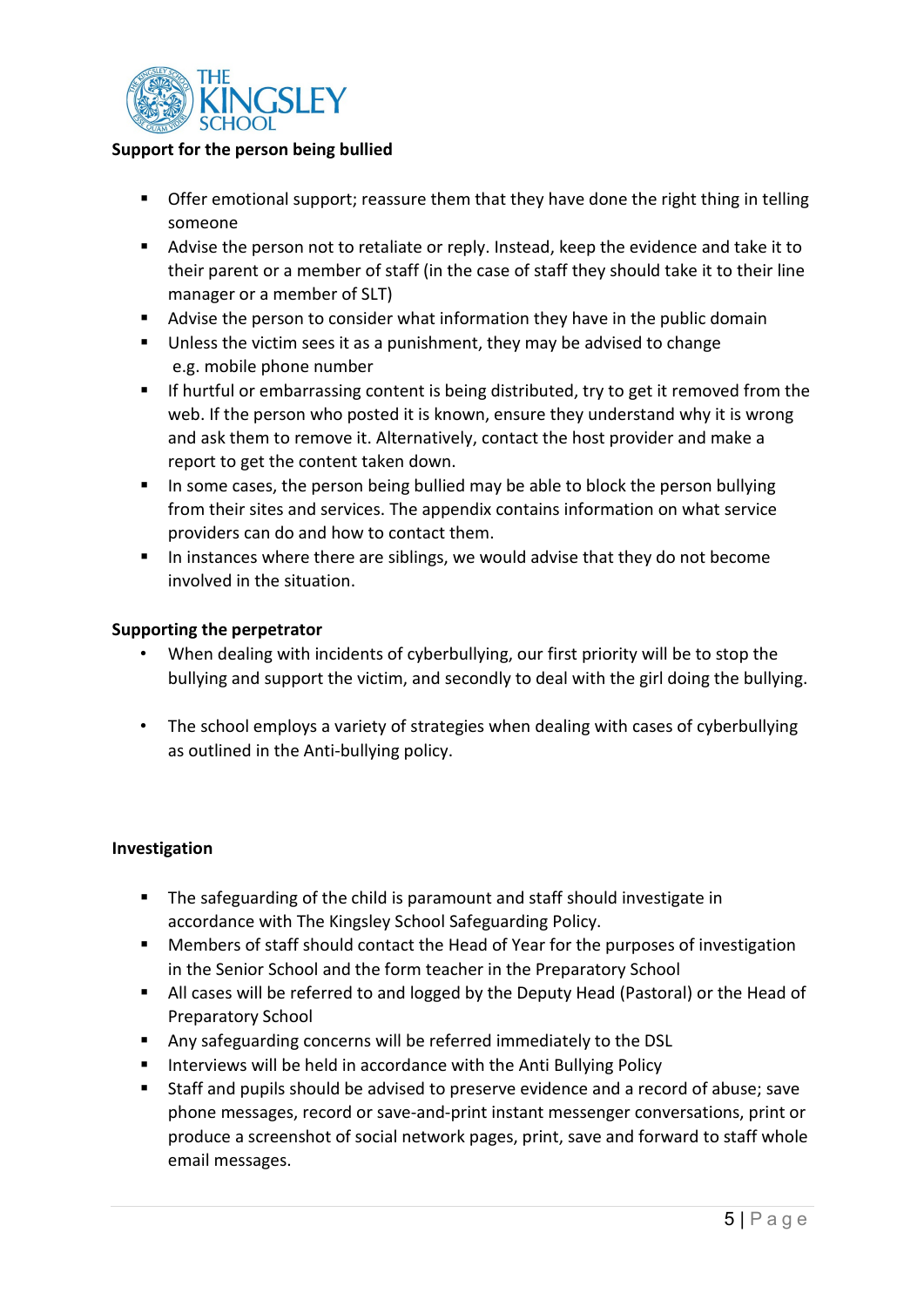

- If images are involved, determine whether they might be illegal or raise child protection concerns. If so, contact the DSL, who may involve the Warwickshire Children's Safeguarding Board, the local police in cases of actual/suspected illegal content, or CEOP http://ceop.police.uk identify the bully.
- Any allegations against staff should be handled as other allegations following guidance in Keeping Children Safe in Education September 2020
- Confiscate device(s) if appropriate

#### **Working with the bully and applying sanctions**

Sanctions will be applied by the Head of Year, Deputy Head (Pastoral) or Head of Preparatory School as appropriate.

The aim of the sanctions will be:

- to help the person harmed to feel safe again and be assured that the bullying will stop
- to hold the perpetrator to account, getting them to recognise the harm caused and deter them from repeating the behaviour
- **to demonstrate to the school community that cyberbullying is unacceptable and that** the school has effective ways of dealing with it, so deterring others from behaving similarly

Sanctions for any breaches of AUP or internet/mobile phone agreements will be applied. In applying sanctions, consideration must be given to type and impact of bullying and the possibility that it was unintentional or was in retaliation. The outcome must include helping the bully to recognise the consequence of their actions and providing support to enable the attitude and behaviour of the bully to change. A key part of the sanction may well involve ensuring that the pupil deletes files.

#### **Legal duties and powers**

The school has a duty to protect all its members and provide a safe, healthy environment. Some cyberbullying activities could be criminal offences under a range of different laws including Protection from Harassment Act 1997.

School staff may request a pupil to reveal a message or other phone content and may confiscate a phone (please refer to the Confiscation of Property Policy for further guidance).

If they consider that a mobile phone may contain evidence of bullying or a crime, or the potential of a crime, they may investigate the specific contents relating to that act.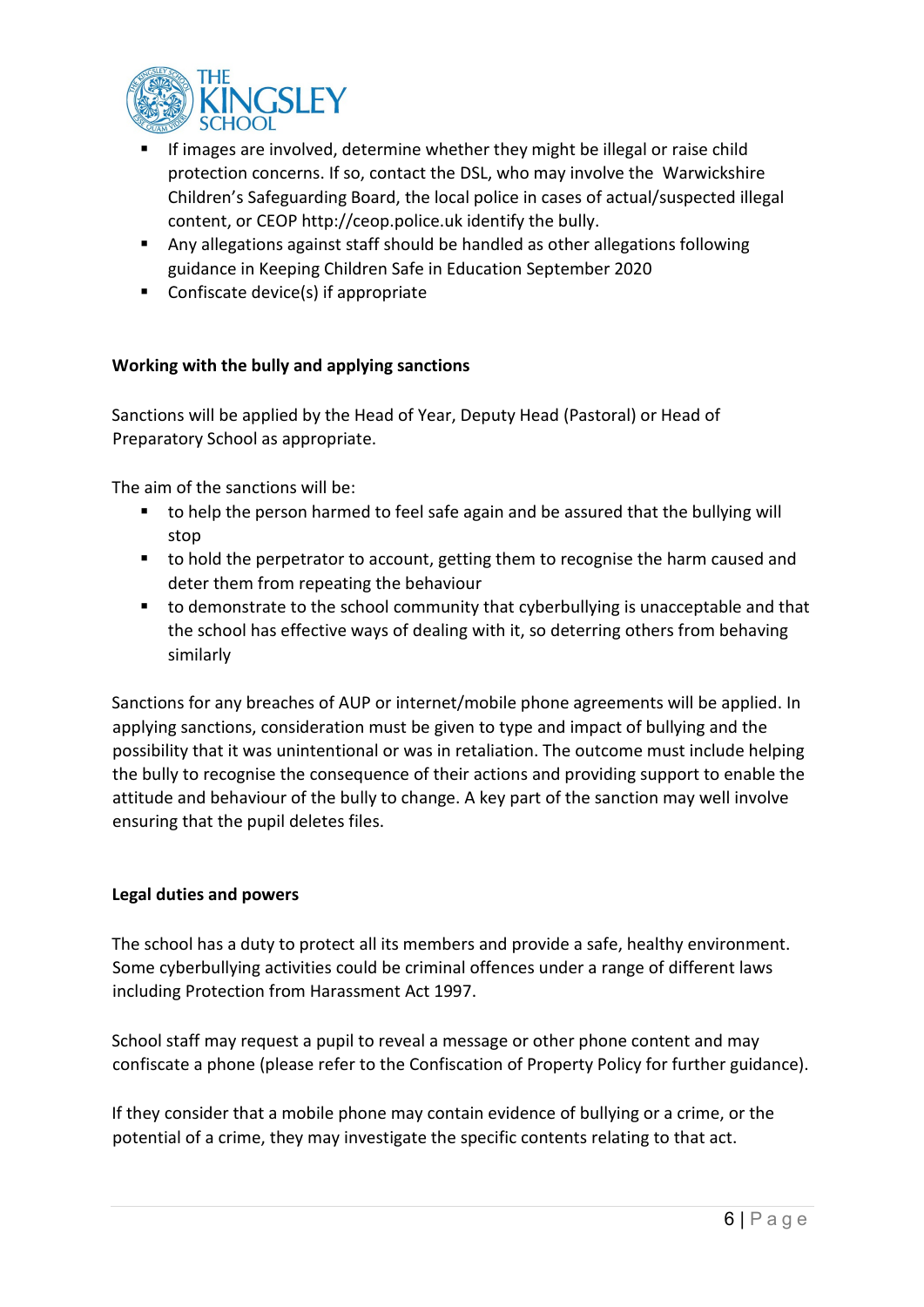

#### **Dissemination of information and consultation about this policy**

- Ensure regular review and update of existing policies to include cyberbullying where appropriate
- We will keep good records of all cyberbullying incidents. Heads of Year to log all incidents with the Deputy Head (Pastoral) and all staff to use the iSAMS, (log a concern on Wizard bar) to record information where possible.
- IT technician will keep AUPs under review as technologies develop
- Rules and sanctions will be publicised effectively
- The IT department will use filtering, firewall, anti-spyware software, anti-virus software and secure connections to safeguard the pupils. Though electronic controls alone can never be 100% effective, and pupils should adhere to the AUP guidelines

#### **Appendix**

#### **Useful resources**

The Parent Zone and Thinkuknow has established a training programme designed to enable schools and professionals working with parents to deliver their own sessions on internet safety. They also provide innovative resources for schools to help and support parents, particularly around e-safety.

Facebook has produced Empowering Educators support sheet specifically for teachers and launched the Bullying Prevention Hub with Yale's Centre for Emotional Intelligence.

#### **Getting offensive content taken down**

If online content is offensive or inappropriate, and the person or people responsible are known, you need to ensure they understand why the material is unacceptable or offensive and request they remove it.

Most social networks have reporting mechanisms in place to report content which breaches their terms. If the person responsible has not been identified, or does not respond to requests to take down the material, the staff member should use the tools on the social networking site directly to make a report.

Some service providers will not accept complaints lodged by a third party. In cases of mobile phone abuse, where the person being bullied is receiving malicious calls and messages, the account holder will need to contact the provider directly.

Before you contact a service provider, it is important to be clear about where the content is; for example by taking a screen shot of the material that includes the web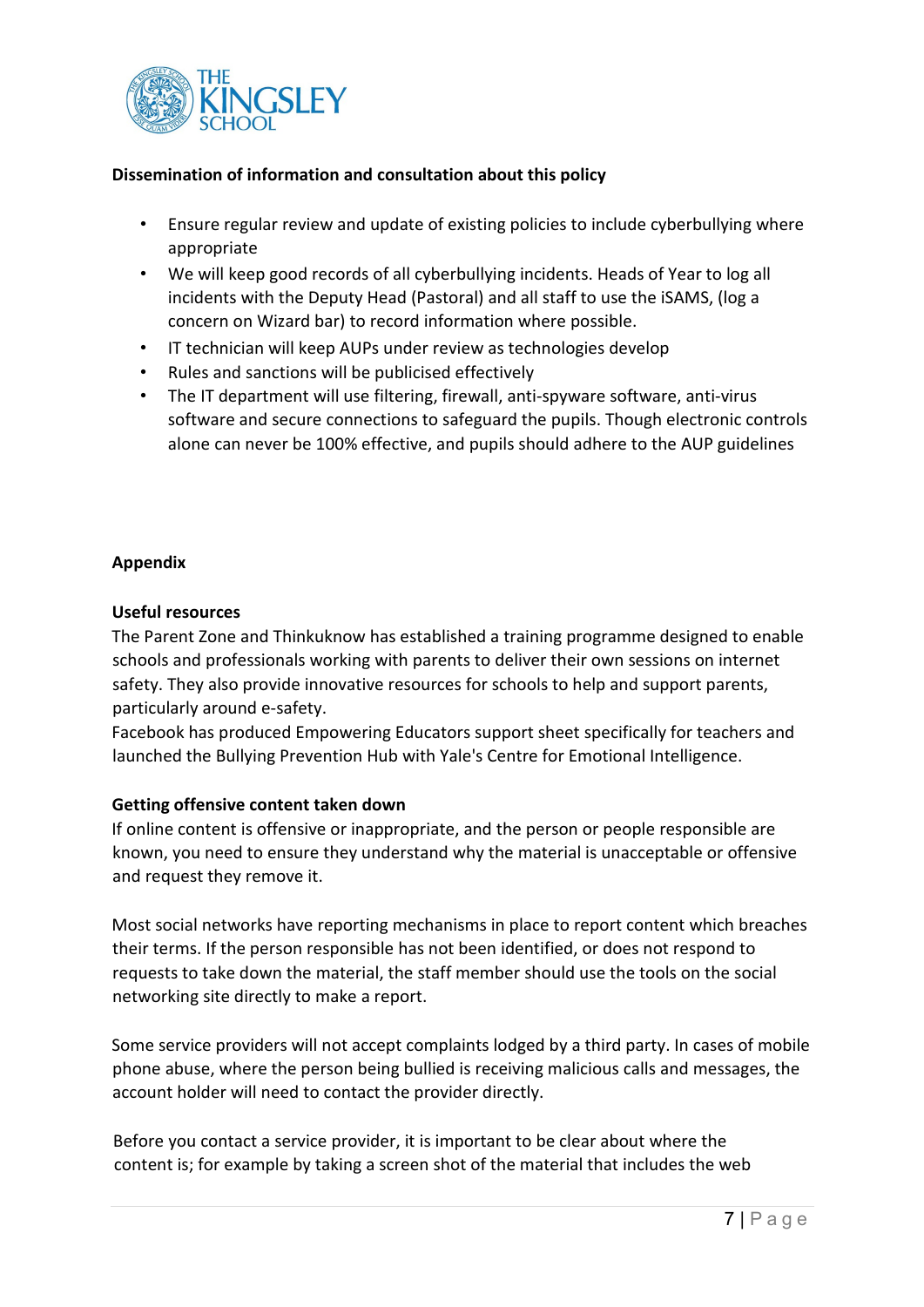

address. If you are requesting they take down material that is not illegal, be clear to point out how it breaks the site's terms and conditions. Where the material is suspected of being illegal you should contact the police directly.

#### **Contact details for social networking sites**

The UK Safer Internet Centre works with the social networking sites to disseminate their safety and reporting tools.

| <b>Social networking</b> | <b>Useful links</b>                                                    |  |  |
|--------------------------|------------------------------------------------------------------------|--|--|
| site                     |                                                                        |  |  |
| Ask.fm                   | Read Ask.fm's 'terms of service' Read                                  |  |  |
|                          | Ask.fm's safety tips Reporting on                                      |  |  |
|                          | Ask.fm:                                                                |  |  |
|                          | You do not need to be logged into the site (i.e. a user) to<br>report. |  |  |
|                          | When you move your mouse over any post on someone                      |  |  |
|                          | else's profile, you will see an option to like the post and also a     |  |  |
|                          | drop down arrow which allows you to report the post.                   |  |  |
| <b>BBM</b>               | Read BBM rules and safety                                              |  |  |
| Facebook                 | Read Facebook's rules                                                  |  |  |
|                          | Report to Facebook                                                     |  |  |
|                          | <b>Facebook Safety Centre</b>                                          |  |  |
| Instagram                | Read Instagram's rules Report to                                       |  |  |
|                          | Instagram                                                              |  |  |
|                          | Instagram Safety Centre                                                |  |  |
| <b>Kik Messenger</b>     | Read Kik's rules                                                       |  |  |
|                          | Report to Kik                                                          |  |  |
|                          | Kik Help Centre                                                        |  |  |
| Snapchat                 | Read Snapchat rules                                                    |  |  |
|                          | <b>Report to Snapchat</b>                                              |  |  |
|                          | Read Snapchat's safety tips for parents                                |  |  |
| Tumblr                   | <b>Read Tumblr's rules</b>                                             |  |  |
|                          | Report to Tumblr by email                                              |  |  |
|                          | If you email Tumblr take a screen shot as evidence and attach          |  |  |
|                          | it to your email                                                       |  |  |
| Twitter                  | Read Twitter's rules Report to                                         |  |  |
|                          | Twitter                                                                |  |  |
| Vine                     | Read Vine's rules                                                      |  |  |
|                          | Contacting Vine and reporting                                          |  |  |